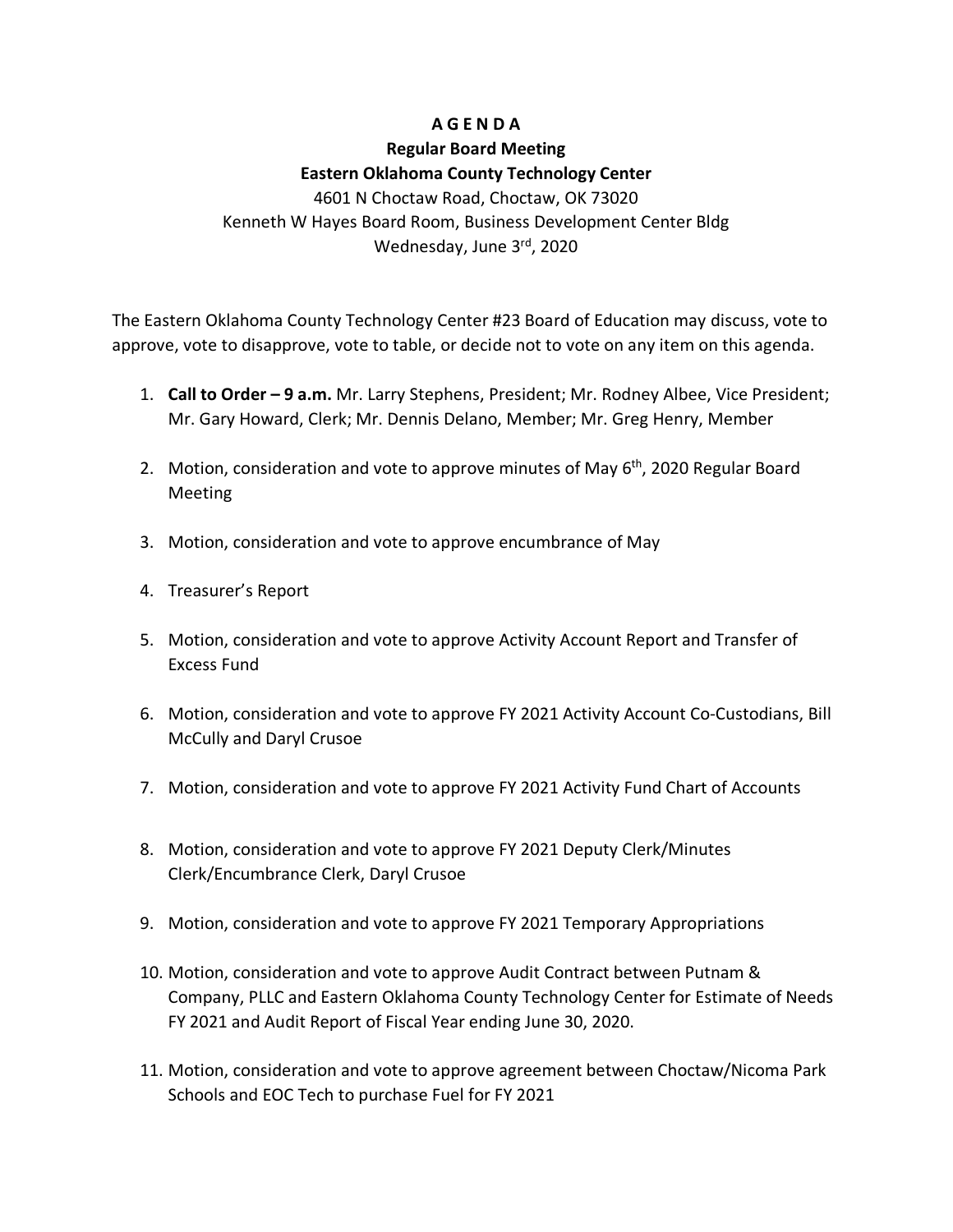- 12. Motion, consideration and vote to approve Memorandum of Understanding between Oklahoma Department of Career and Technology Education and Eastern Oklahoma County Technology Center (EOC Tech) to provide ACT WorkKeys Curriculum Licenses and Assessments during the period of July 1, 2020 to June 30, 2021
- 13. Motion, consideration and vote to approve FY 2021 Renewal Contracts with Comtec Security (Security Alarm System/Fire Monitoring); and MAC Systems (fire Alarm System and Fire Extinguishers)
- 14. Motion, consideration and vote to approve E-Rate Form Services Agreement(s) with Collect Ed. LLC
- 15. Motion, consideration and vote to approve Continuation of Land Lease by Mrs. Bray
- 16. Motion, consideration and vote to approve Eastern Ok County Technology Center to join the Oklahoma Schools Insurance Group (OSIG) to form a cooperative district to procure insurance services, benefits and insure against losses & possible liabilities in the most cost effective manner during the period July 1, 2020 through June 30, 2021
- 17. Motion, consideration and vote to approve the Gas Supply Agreement between Constellation NewEnergy and Eastern Ok County Technology Center for the delivery period of July 1, 2020 through June 30, 2021
- 18. Motion, consideration and vote to approve contract agreement between Dr. Michael Kalchich and Eastern Oklahoma County Technology Center as the school district's consultant for Medical Control for 2020-2021 school year
- 19. Discussion Item Only: Fiscal Year 2021 Certified and Support Salary Schedules for Eastern Oklahoma County Technology Center
- 20. New Business: In accordance with *Okla. Stat. tit. 25, §311(A)(9)*, "new business" means any matter not known about or which could not have been reasonably foreseen prior to the time of posting of the agenda.
- 21. Superintendent's report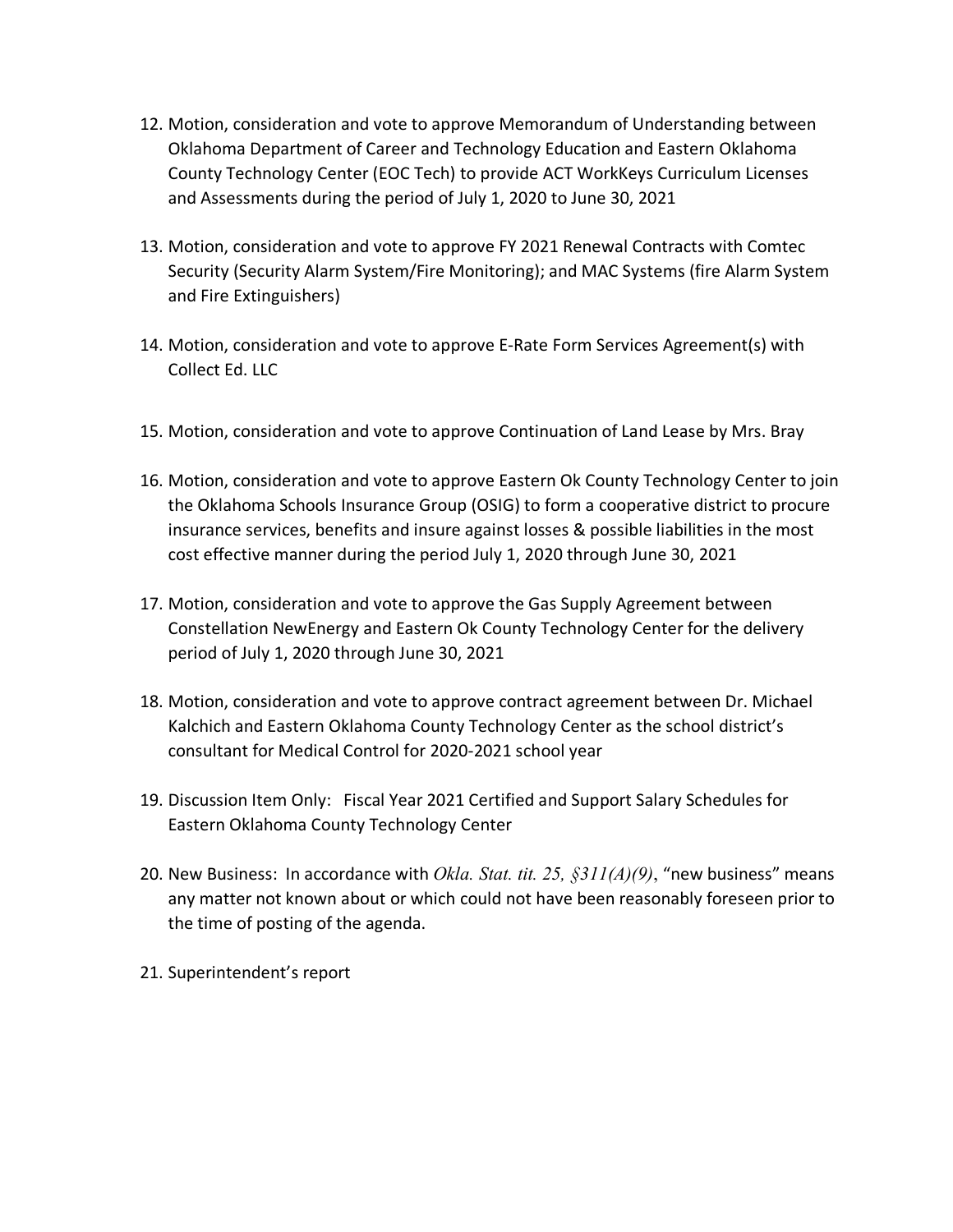Proposed Executive Session for the purpose of discussing the following so the board can return to open session and take action pursuant to Executive Session Authority: *Okla. Stat. tit. 25, §307(B)(1),(3) and (7).* The following items are proposed for discussion during the Executive Session:

- a. New Employment as listed on Personnel Report (Attachment A)
- b. Extra Duty Employments as listed on Personnel Report (Attachment A)
- c. Re-Employment of Adjunct Instructors as listed on Personnel Report (Attachment B)
- 22. Motion and vote to convene in Executive Session
- 23. Motion and vote to return to Open Session
- 24. Board President's Statement of Executive Session Minutes
- 25. Motion, consideration and vote to approve, disapprove or table the following:
	- a. New Employments as listed on Personnel Report (Attachment A)
	- b. Extra Duty Employments as listed on Personnel Report (Attachment A)
	- c. Re-Employment of Adjunct Instructors as listed on Personnel Report (Attachment B)
- 26. Board Comments
- 27. Motion and vote for approval to Adjourn

Agenda Posted: Monday, June  $1<sup>st</sup>$ , 2020 by 4 o'clock p.m. Front door of Business Development Center building

Posted by:

Minutes Clerk

The next Regular meeting of the Board is: **Monday June 29th, 2020** 9:00 a.m. Kenneth W Hayes Board Room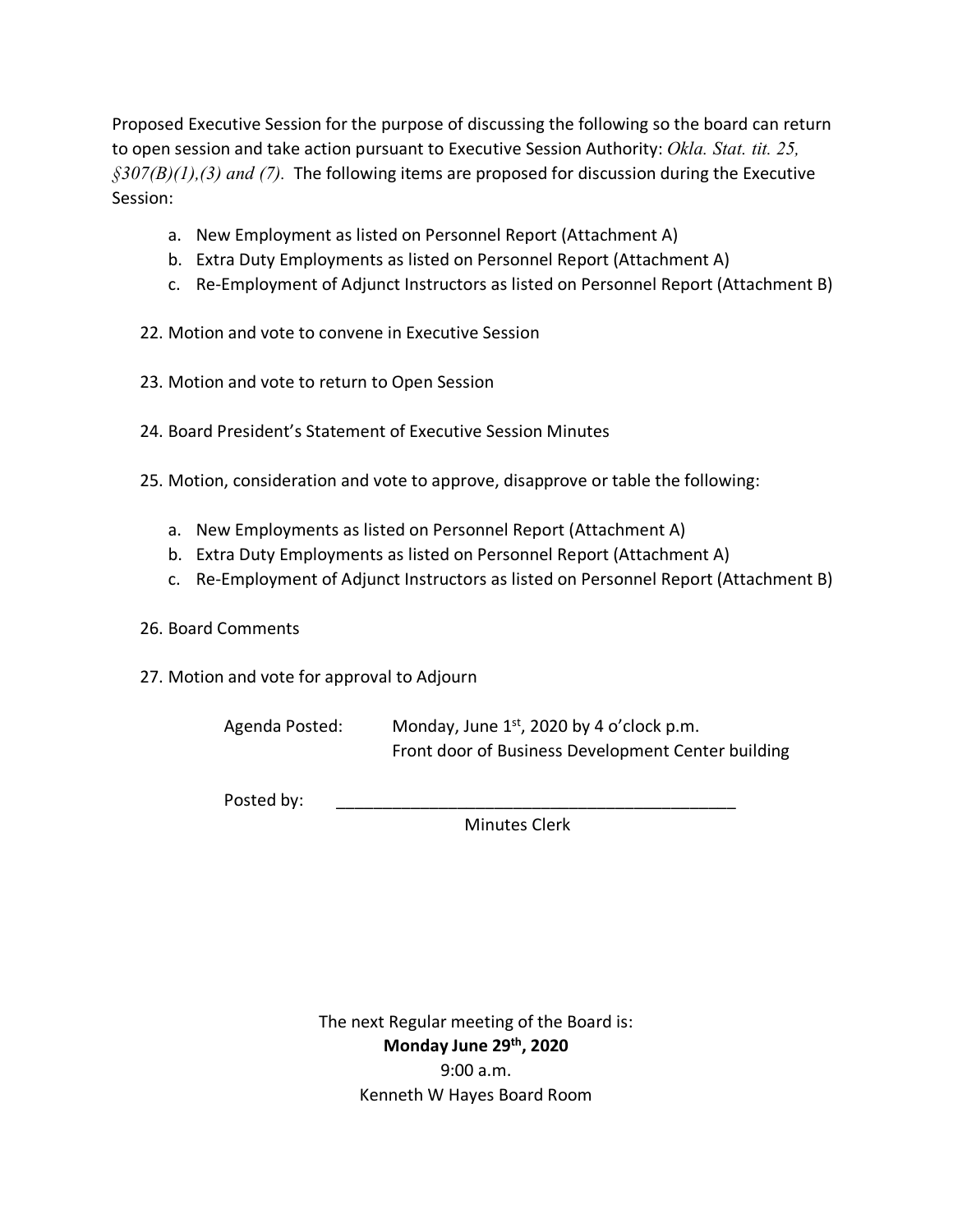### **PERSONNEL REPORT**

#### **Attachment A**

## **New Employments**:

| <b>Amy Simmons</b> | Adjunct Instructor          |
|--------------------|-----------------------------|
| Charis Davenport   | <b>Math Specialist</b>      |
| Richard Boyd       | <b>STEM Math Instructor</b> |

# **Extra Duty Employments:**

| <b>Building Repair Maintenance</b>           |
|----------------------------------------------|
| AYES Follow Up / Building Repair Maintenance |
| <b>Building Repair Maintenance</b>           |
| <b>Website Maintenance</b>                   |
| <b>Curriculum Development</b>                |
| <b>Curriculum Development</b>                |
| <b>Curriculum Development</b>                |
|                                              |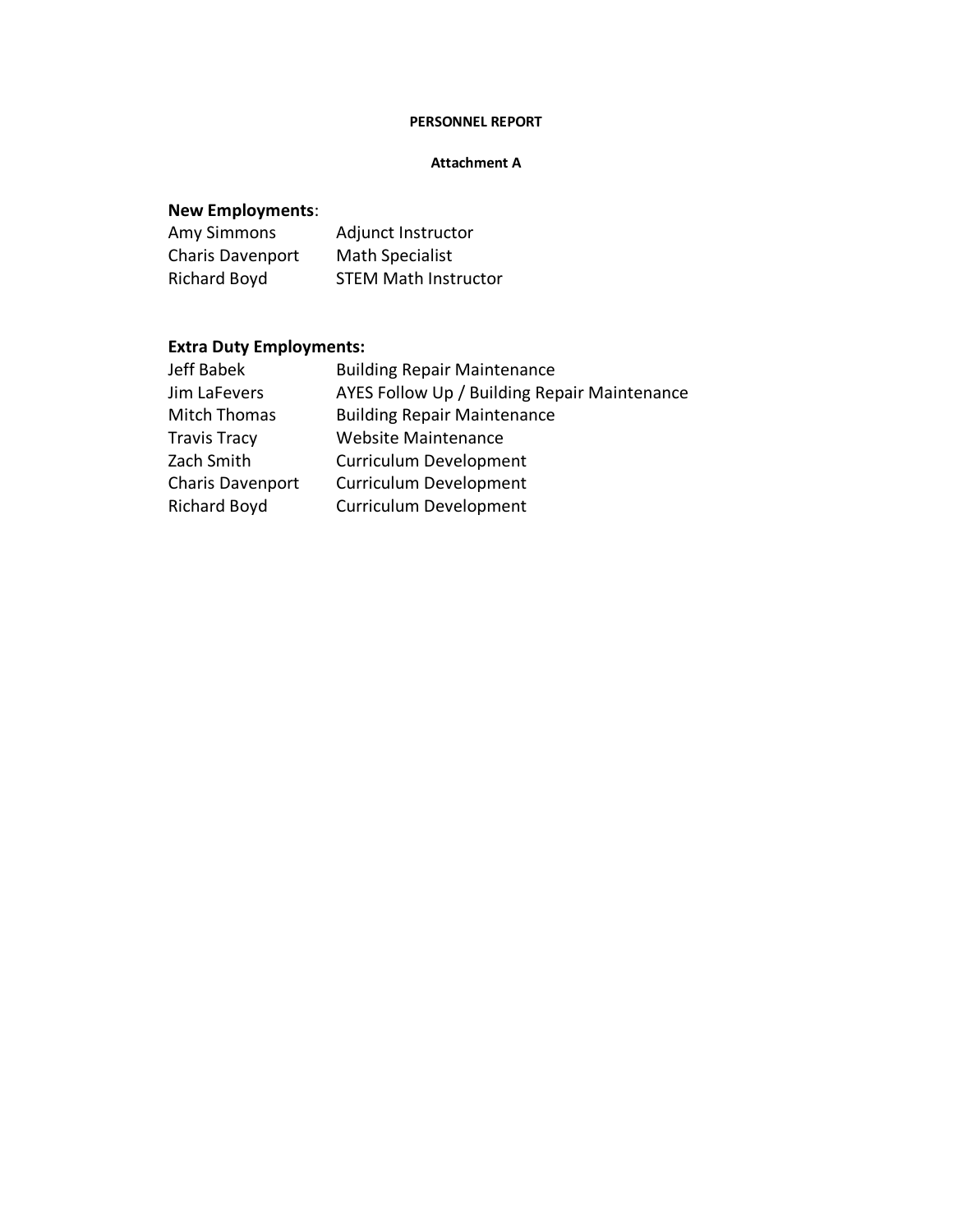### **PERSONNEL REPORT**

#### **Attachment B**

### **Re-Employment of Adjunct Instructors for school year 2020-2021**

| Abernathy      | Melissa       | <b>Dukes</b> | Matthew     |
|----------------|---------------|--------------|-------------|
| Albrecht       | <b>Bryan</b>  | Edwards      | Christopher |
| Alexander      | Sandra        | Ehlert       | Christopher |
| Anderson       | Jamie         | Elam         | Joe         |
| <b>Babek</b>   | Jeff          | Emillio      | Michael     |
| <b>Baird</b>   | Teresa        | Fountain     | Garrett     |
| <b>Ballard</b> | Robert        | Garcia       | Rick        |
| <b>Barnes</b>  | Kevin         | Gooshaw      | David       |
| <b>Beard</b>   | Justin        | Graves       | Jacob       |
| <b>Bennett</b> | Richard       | Graves       | Michael     |
| <b>Billen</b>  | Joseph        | Green        | Marcia      |
| <b>Bird</b>    | Donna         | Gregory      | Luke        |
| <b>Boggs</b>   | <b>Thomas</b> | Gunn         | Kim         |
| <b>Boles</b>   | Warren        | Gurley       | Sherri      |
| Bonham         | Virgil        | Hager        | Lisa        |
| <b>Brienen</b> | Mary Jo       | Hale         | Jeff        |
| <b>Brown</b>   | Glenn         | Hamilton     | William     |
| <b>Bryant</b>  | Caleb         | Hanson       | Kacey       |
| <b>Burke</b>   | Cody          | Hayes        | Cathy       |
| <b>Burks</b>   | Sharon        | Herrington   | Floyd(Dan)  |
| Cage           | Skyelar       | Holland      | Caleb       |
| Carpenter      | John          | Holland      | Caitlin     |
| Cervantes      | Jami          | Hood         | Lisa        |
| Coffey         | John          | Hudson       | Wesley      |
| Collins        | Kent          | Jacobo       | Jose        |
| Cota           | Daniel        | Jacobs       | Jamie       |
| Coy            | Canaan        | Jantz        | Albert      |
| Davidson       | Jeremy        | Johnson      | Chris       |
| Davis          | Andrew        | Johnson      | Dustin      |
| Depee          | <b>Brad</b>   | Johnson      | Kristy      |
| Dickson        | Aaron         | Johnson      | Russell     |